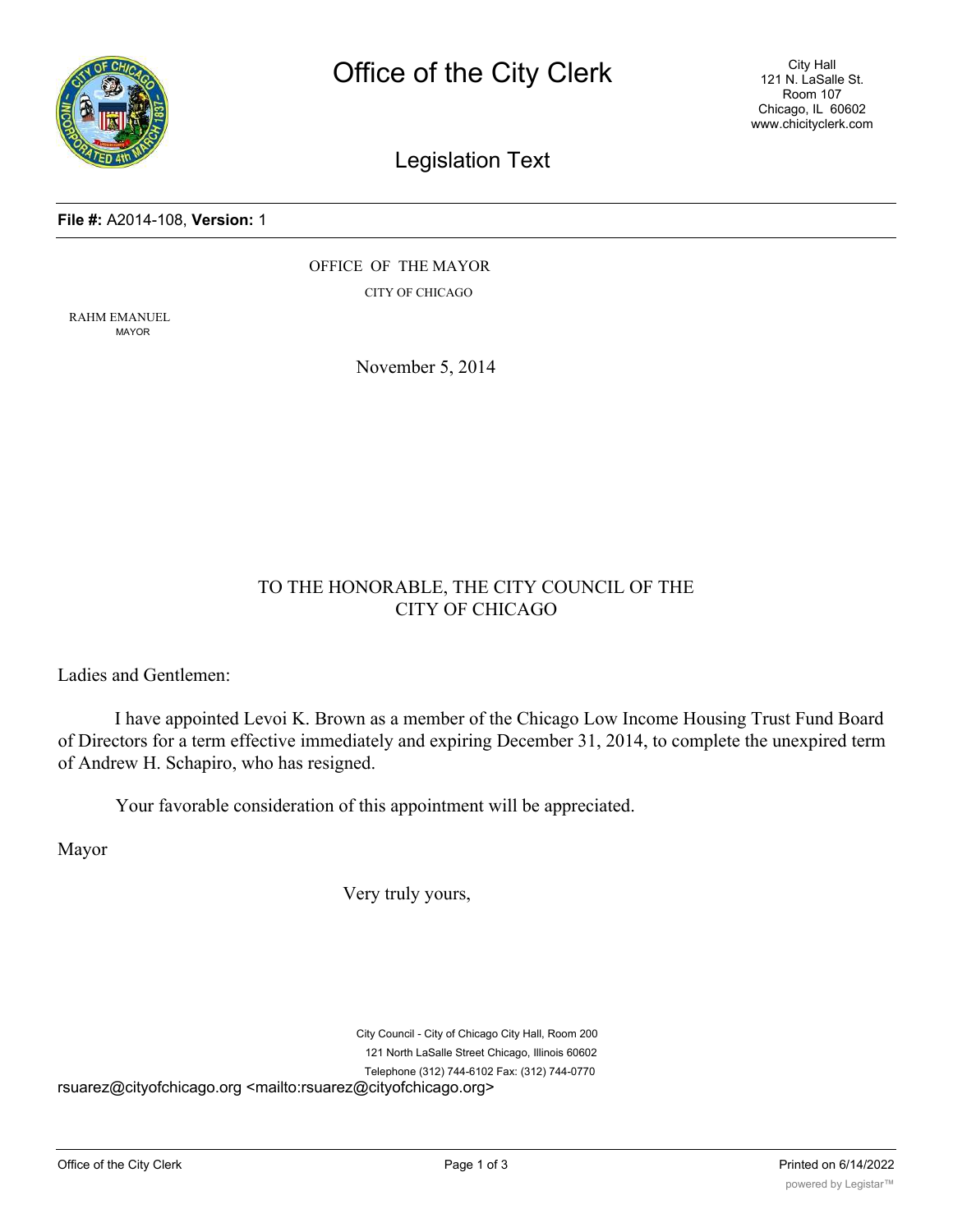# **RAY SUAREZ**

**Alderman, 31 st Ward**

Vice Mayor - City of Chicago

4502 West Fullerton Avenue Chicago, Illinois 60639 Telephone: (773) 276-9100 Fax: (773) 276-2596

www.ward31 <http://www.ward31> .com

Committee Memberships'

Housing and Real Estate (Chairman) Committees, Rules and Ethics (Vice-Chairman)

Aviation

Budget and Government Operations Finance Transportation and Public Way Workforce Development and Audit

Zoning, Landmarks and Building Standards

**December 10, 2014 CHICAGO, ILLINOIS**

### **TO THE PRESIDENT AND MEMBERS OF THE CITY COUNCIL:**

**Your Committee on Housing and Real Estate which was referred a communication by the Honorable Rahm Emanuel, appointing Levoi K. Brown as a member of the Chicago Low Income Housing Trust Fund Board of Directors for a term effective immediately and expiring December 31, 2014, to complete the unexpired term of Andrew H. Schapiro, who has resigned. (A2014-108)**

Having the same under advisement, begs leave to report and recommend that Your Honorable Body Pass the proposed communication transmitted herewith.

This recommendation was concurred in by a unanimous vote of the members of the committee present with no dissenting votes.